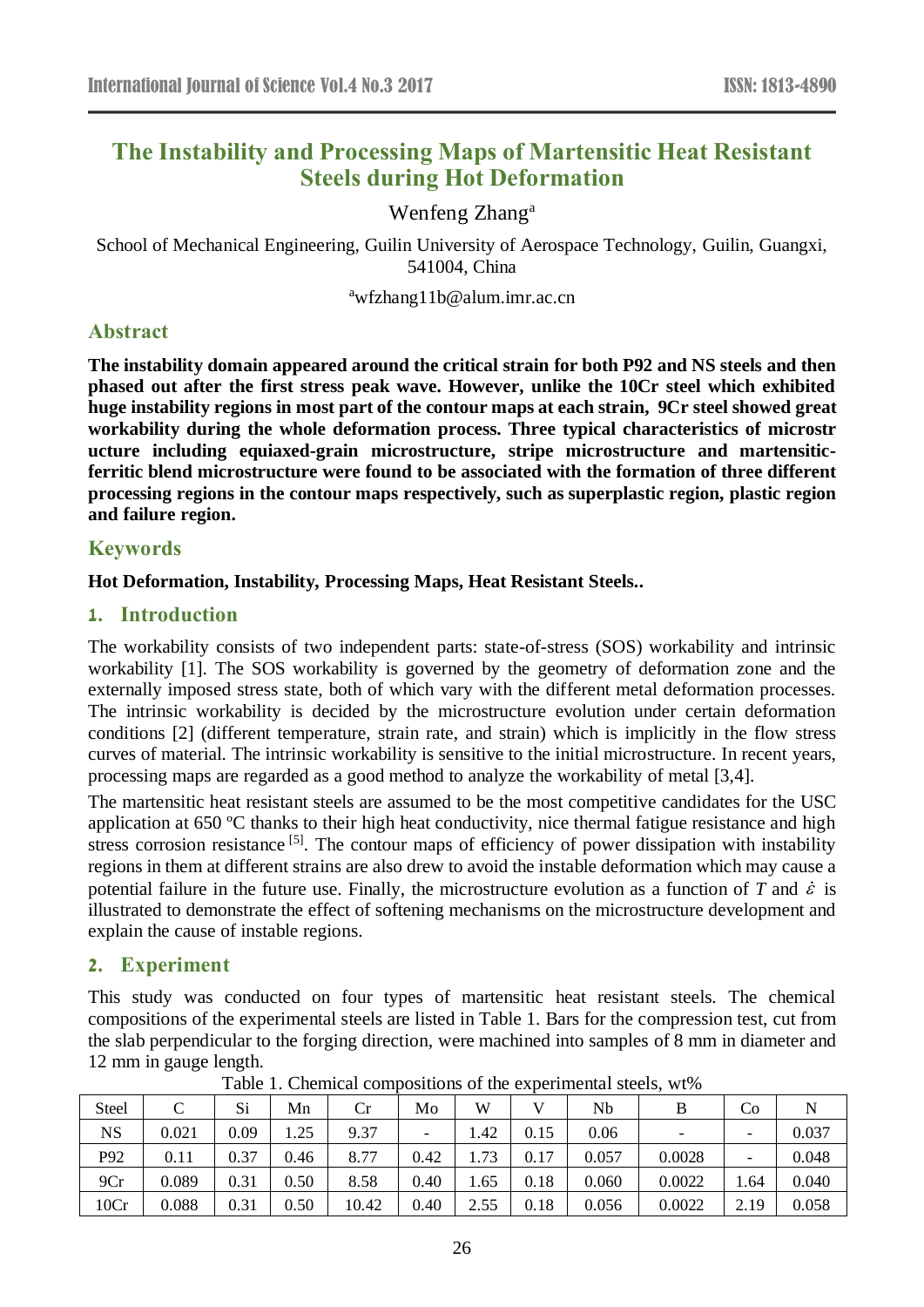The rob samples were homogenized in vacuum at 1200  $\degree$  C for 5 min, and then cooled down to the deformation temperature of 900-1200  $\mathbb C$  at a cooling rate of 10  $\mathbb C$ /s. After stabilizing holding for 1 min at the deforming temperature, the compression testing samples were deformed to 60% at the strain rate range of 10-3-100 s-1. The samples were quenched to room temperature as soon as the compressions were finished.

#### **3. Results**

#### **3.1 Instability and processing maps**

The processing map is very effective to describe a deformation behavior in the term of power dissipation ratio *η*. The parameter *η* was expressed as following <sup>[6]</sup> when *m* is independent on the strain rate.

$$
\eta = \frac{J}{J_{\text{max}}} = \frac{m\sigma\dot{\varepsilon}/(m+1)}{\sigma\dot{\varepsilon}/2} = \frac{2m}{m+1}
$$
(1)

where *m* denoted the strain rate sensitivity. J implied the power dissipated by microstructure changes. As common understanding, the variation *η* changed with the deformation temperature and strain rate.It is generally expected that the maximum value of *η* implies the optimum hot working condition for the deformation. However, it is not always pertinent so that high value of *η* may also result from wedge cracking which is a kind of flow instability. In order to elicit the instability condition during hot deformation, Eq. 2 was proposed by Ziegler [5].

$$
\xi(\dot{\varepsilon}) = \frac{\partial \ln[m/(m+1)]}{\partial \ln(\dot{\varepsilon})} + m > 0
$$
 (2)

The variation of  $\xi(\dot{\varepsilon})$  with temperature and strain rate changing yielded an instability map in which the instability regions were characterized by negative values of  $\xi(\dot{\varepsilon})$ . Figure 1 illustrated a three dimensional power dissipating map for the 9Cr steel at the strain of 0.3 along with the dissipation contours and the instability shadow region at the bottom reflection.



Figure. 1 Three dimensional power dissipating map of 9Cr steel at the strain of 0.3 Conclusion The instability map of the 9Cr steel had three typical regions marked as A, B and C in Figure 1. The distribution of three typical regions were somehow associated with the efficiency of power dissipation. For instance, region A (the instability domain), where  $\xi(\dot{\varepsilon})$  was negative, had a small value of *η*.The region A was expected to be associated with low workability and was assumed that no noticeable dynamic softening process occurred. However, in this case, the DSIT played a significant role in avoiding the nucleation and propagation of wedge crack at the low *η* value by degrading the strain accumulation during the deformation. The B domain was related to the superplastic deformation with a high *η* value. It was believed that both DRX and DSIT occurred. However, there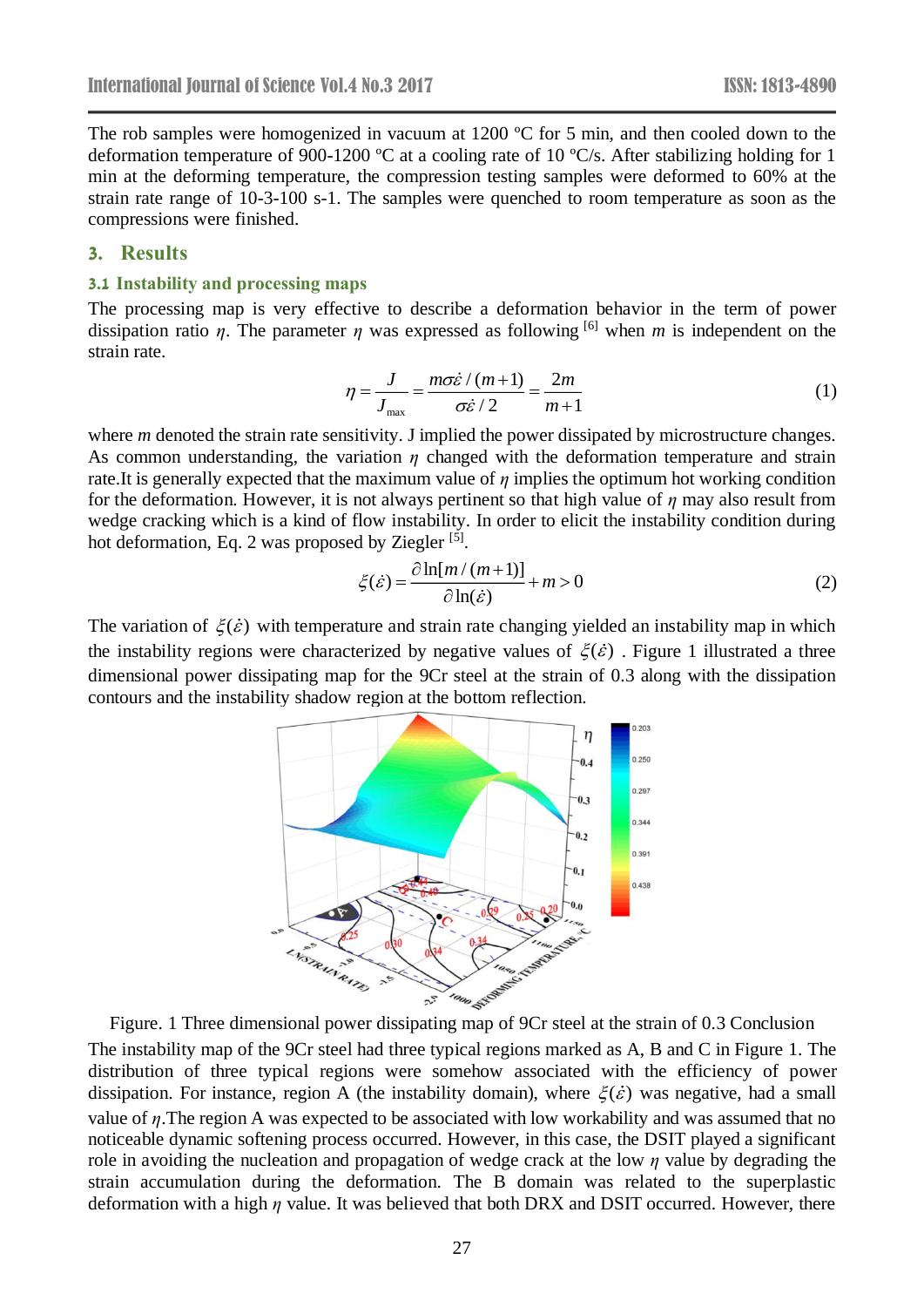was no distinct evidence to prove that DRX happened in DSIT ferrite in C region. Instead, the DSIT ferrite in C region displayed stripe shape with wide width along the prior austenite boundaries. The growth of DSIT ferrite caused the main decrease of energy stored during the compression and thus maintains the *η* value at a relatively high level and consequently better workability in this region than that in the A region.

The efficiency of power dissipation maps along with instability maps of four experimental steels at the strain range of 0.05-0.60 were presented in Figure 2.

It can be seen from Figure 10 that the P92 steel had a good workability after the strain of 0.25 where the flow stress finished its first peak and became stable. None or very small instability region existed before the critical strain for DRX. But it appeared with a certain area at the critical strain and then phased out at the strain of 0.3.

There were very small instability regions in the processing maps for the 9Cr steel because of the augmentation of Co content compared with the commercial P92 steel. With a content of 2 wt% Co, the austenite phase zone was significantly expanded through shrinking the  $\delta$  phase region.

Each map of the 10Cr steel was mainly covered by an instability region due to its high content of alloying elements in austenite during the deformation. The increase of metallic solutes greatly retarded the DRX and made the DRV difficult to happen, by accelerating the stress concentration especially on the triangle boundaries.

The NS steel barely had any instability region above the temperature of 1000  $\degree$ C and beyond the strain of 0.2. Each of the instability area at different strains was smaller than that of P92 steel owing to the diminishing of C and N content. Both DRX and DRV got prompted due to the reduction of the pinning effect of carbonitrides precipitated during the hot deformation.



Figure 2. Instability and processing maps at different strain for P92, 9Cr, 10Cr, and NS steels in sequence.

### **3.2 Microstructure evolution**

The evolution of microstructure during hot deformation was closely related to DRV, DRX, MDRX and DSIT in the experimental steels. With the change of *Z* value, the steels exhibited various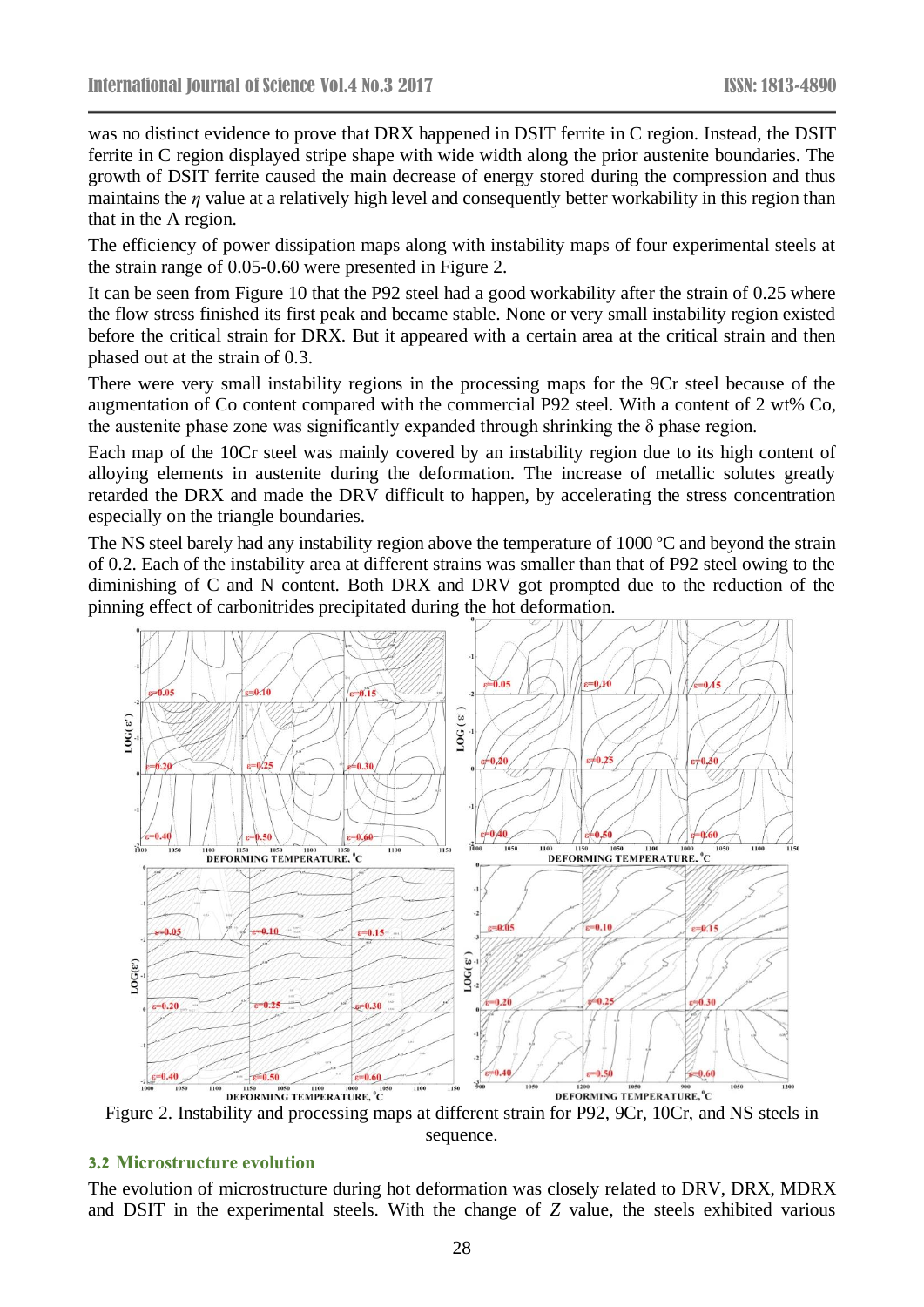microstructure characteristics, as demonstrated in Figure 3. Different softening mechanisms taking in charge under different deformation conditions determined the evolution of microstructure correspondingly.

At high temperature, the DRV got prompted, and the DRX started at a lower strain and proceeded faster, because most of the metallic solutes that usually retard DRV and delay DRX resolved into the matrix [5]. The ferrite grains formed at low temperature and low strain rate ( Z value around 40 ). This was because the nucleation size of the DSIT ferrite was small and the growth of DSIT ferrite was sensitive to both temperature and strain rate. With the strain rate increasing, MDRX governed the subsequent post-dynamic softening gradually.<br>DEFORMING RATE,  $S<sup>-1</sup>$ 



Figure 3. Microstructure evolution and precipitation behavior of NS steel during hot deformation.

## **4. Conclusion**

Beneath the diversity of microstructures and hot deformation processes, it can be concluded that P92 steel manifested good workability after the strain of 0.25. But 9Cr steel had only few instability regions in the processing and instability maps due to the addition of 1.64 wt% Co. Inversely, the addition of Cr and W resulted in large instability domains and poor workability for 10Cr steel. NS steel showed excellent workability owing to the diminution of C and N.

## **Acknowledgements**

This work was financially supported by the National Science Foundation for Young Scientists of China ( Grant No. 51601044), Guangxi Natural Science Foundation (NO. 2015GXNSFBA139225), Natural Science Foundation of Guilin University Aerospace of Technology (No. YJ1405) and the Dr. Start-up fund for "Study on improving the microstructure stability of the heat resistant steel by modifying the precipitates" from Guilin University Aerospace of Technology.

## **References**

- [1] W.F. Zhang, W. Yan, W. Sha, W. Wang, Q.G. Zhou, Y.Y. Shan, K. Yang, Science China Technological Sciences, 55 (2012) 1858-1862.
- [2] W.F. Zhang, P. Hu, W. Yan, W. Sha, W. Wang, Q.G. Zhou, Y.Y. Shan, K. Yang, J Iron Steel Res. Int. supplement 1-1, 18 (2011) 143-147.
- [3] A. I. Fernandez, P. Uranga, B. Lopez, J. Rodriguezibabe., Materials Science and Engineering A, 361 (2003) 367-376.
- [4] A. Marchattiwar, A. Sarkar, J.K. Chakravartty, B.P. Kashyap., Journal of Materials Engineering and Performance, (2013).
- [5] P.J. Wray, Metall. Trans. A, 6 (1975) 1197-1199.